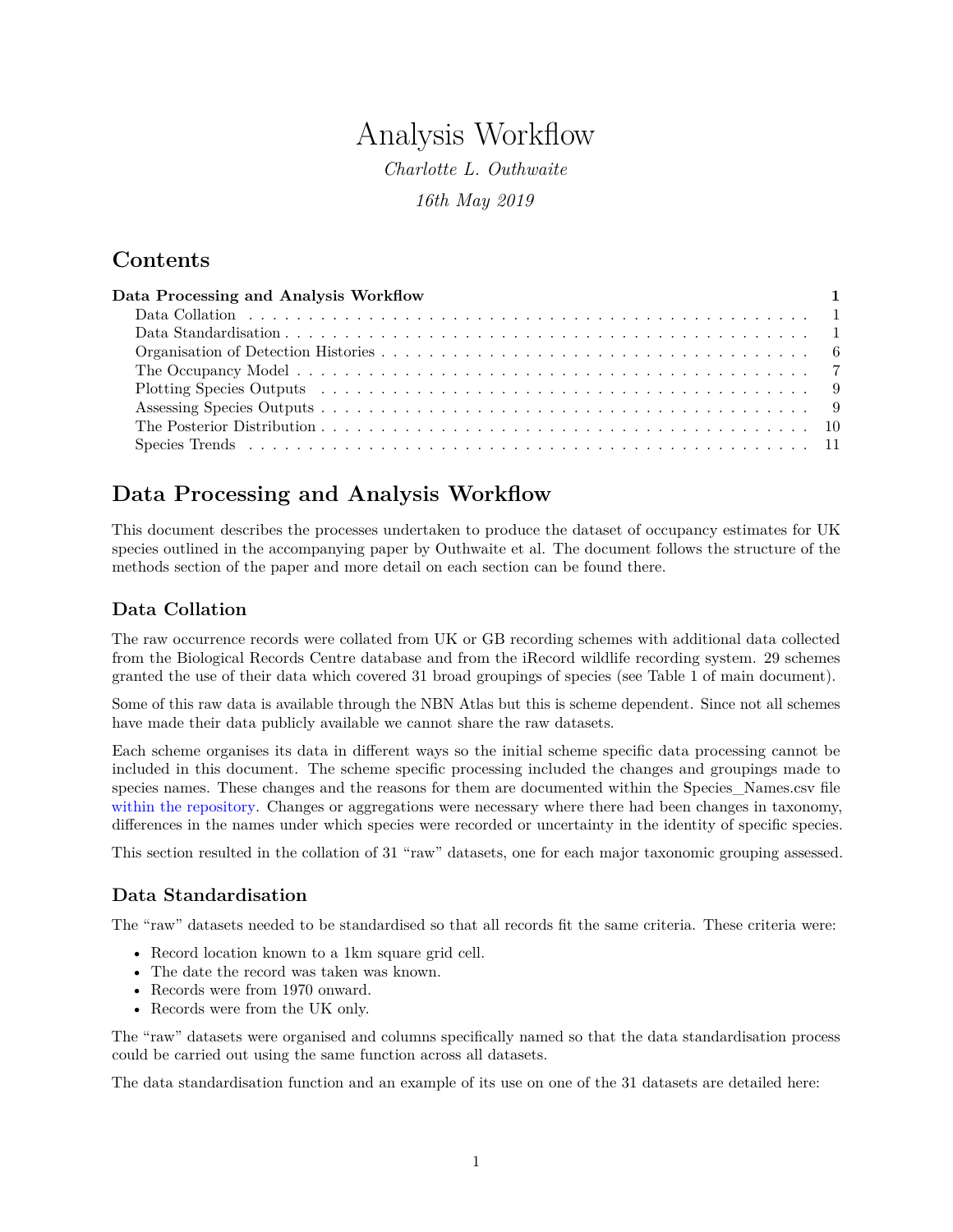```
# Standardising the raw data
# Load in the dataset.
# This has been reorganised from the raw scheme data to have consistent column names.
# Species name changes and aggregations have already taken place.
load("Ants_170203_processed_preclean.rdata")
# This is called taxa_data
# This is what the data looks like
str(taxa_data)
```

```
## 'data.frame': 56640 obs. of 4 variables:
## $ CONCEPT : Factor w/ 624 levels "", "AGENIOIDEUS cinctellus",..: 290 290 292 292 341 341 435 43
## $TO_GRIDREF : Factor w/ 66723 levels "B782215", "B8833",..: 22614 22614 33540 32722 13182 13609 13
## $TO_STARTDATE: Factor w/ 20325 levels "0994-09-04", "0998-01-01",..: 13906 14026 12890 12537 14251
## $TO_ENDDATE : Factor w/ 20494 levels "0994-09-04", "0998-12-31",..: 14064 14185 13043 12690 14665
```

```
head(taxa_data)
```

| ## |                                     |                                       |          | CONCEPT TO_GRIDREF TO_STARTDATE TO_ENDDATE |  |  |
|----|-------------------------------------|---------------------------------------|----------|--------------------------------------------|--|--|
|    | ## 5847                             | FORMICA rufa SP277909                 |          | 1993-07-25 1993-07-25                      |  |  |
|    | ## 5848                             | FORMICA rufa SP277909                 |          | 1994-03-20 1994-03-20                      |  |  |
|    | ## 5849                             | FORMICA sanguinea                     | SU911590 | 1989-08-15 1989-08-15                      |  |  |
|    | ## 5850                             | FORMICA sanguinea                     | SU855220 | 1988-04-23 1988-04-23                      |  |  |
|    |                                     | ## 54455 Hypoponera punctatissima agg | SE2934   | 1995-01-01 1995-12-31                      |  |  |
|    |                                     | ## 54456 Hypoponera punctatissima agg | SE5952   | 1925-01-01 1925-12-31                      |  |  |
|    | # THE DATA STANDARDISATION FUNCTION |                                       |          |                                            |  |  |

```
# Ensure all column names are as required
colnames(taxa_data) <- c("CONCEPT", "TO_GRIDREF", "TO_STARTDATE", "TO_ENDDATE")
```
CONCEPT identifies the species; TO\_GRIDREF is the grid reference of the observation on the British or Irish national grid; TO\_STARTDATE is the start date of the observation and TO\_ENDDATE is the end date of the observation. Some observations might be assigned to a month or year, hence the start and end date columns. We only use records where the exact date is known (i.e. TO\_STARTDATE == TO\_ENDDATE).

```
# Convert date columns to the correct date format.
# The original format of the date may vary by scheme
# so is outside of the standardisation function
taxa_data$TO_STARTDATE <- as.Date(taxa_data$TO_STARTDATE, format = "%Y-%m-%d")
taxa_data$TO_ENDDATE <- as.Date(taxa_data$TO_ENDDATE, format = "%Y-%m-%d")
# Load required libraries
library(sparta) # available on GitHub: https://github.com/biologicalrecordscentre/sparta
library(reshape2)
library(ggplot2)
# Data standardisation function
clean_data <- function(taxa,
                       site,
                       start date,
```

```
2
```
end\_date, start\_year, end\_year){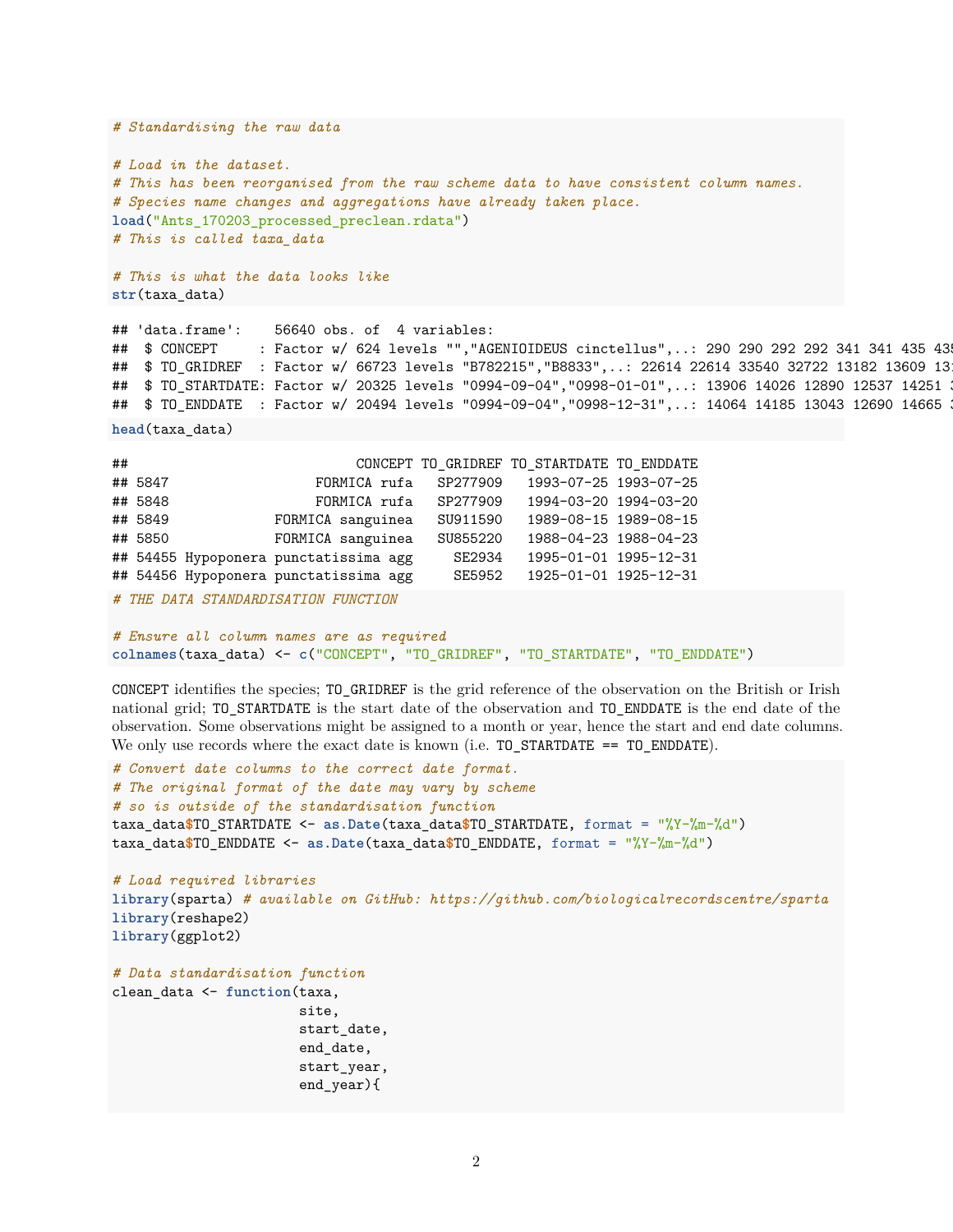```
# Organise the dataframe
taxa_data <- data.frame(taxa, site, start_date, end_date)
# Check that start_date == end_date
Before <- nrow(taxa_data)
taxa_data <- taxa_data[taxa_data$start_date == taxa_data$end_date,]
After <- nrow(taxa_data)
if(After < Before){
  warning(paste(Before-After,
                "rows have been removed because they don't have day precision"))
}
# Check that data has a precision of 1000 or less
taxa_data$precision <- sparta:::det_gr_precision(taxa_data$site)
Before <- nrow(taxa_data)
taxa_data <- taxa_data[taxa_data$precision <= 1000,]
After <- nrow(taxa_data)
if(After < Before){
 warning(paste(Before-After,
                "rows have been removed because they don't a precision of 1000 or less"))
}
# Reformat grid references to 1km2
# This function is within the sparta package
taxa_data$site <- sparta:::reformat_gr(taxa_data$site, prec_out = 1000)
# Remove precision column so that duplicates are not masked after grid ref reformat
taxa_data <- taxa_data[, c(1:4)]
# Remove any duplicates that are now in the data from changing grid ref precision
Before <- nrow(taxa_data)
taxa_data <- unique(taxa_data)
After <- nrow(taxa_data)
if(After<Before){
  warning(paste(Before-After,
                "rows have been removed as duplicates"))
}
# Only select time frame of interest - eg. 1970-2015
# Adds a column for just the year from one of the date columns
taxa_data$YEAR <-as.numeric(format(taxa_data$start_date, "%Y"))
Before <- nrow(taxa_data)
taxa_data <- taxa_data[taxa_data$YEAR >= start_year & taxa_data$YEAR <= end_year,]
After <- nrow(taxa_data)
if(After<Before){
  warning(paste(Before-After,
                "rows have been removed as not within desired time period",
                start_year, "-", end_year))
}
```

```
3
```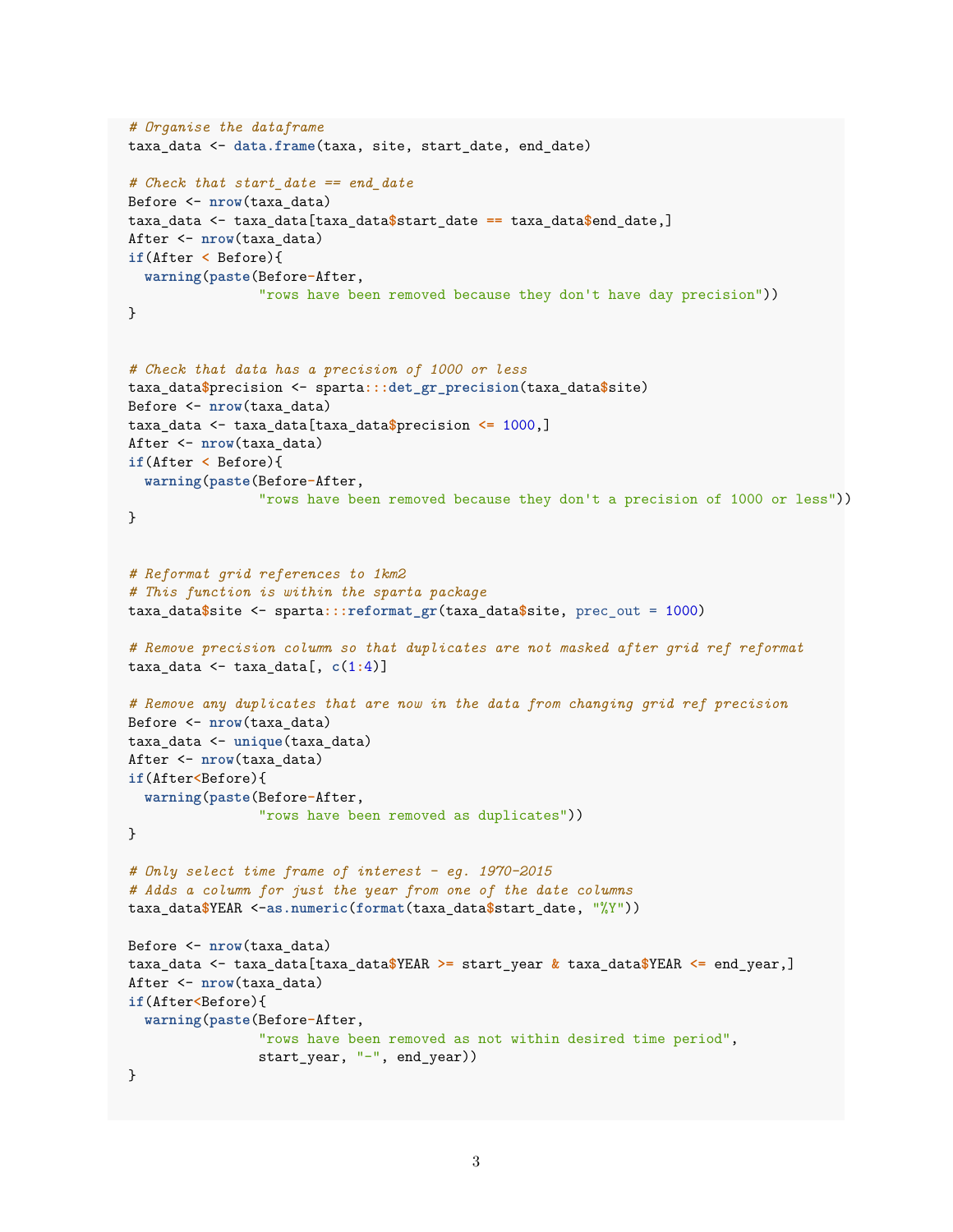```
# Checking that only UK grid cells are included.
  # Read in table detailing grid cell country.
 UK_cells <- read.csv("sq1km_country_id_UKonly_bordercells_tosmallercountry.csv")
  Before <- nrow(taxa_data)
  taxa_data <- taxa_data[taxa_data$site %in% UK_cells$SQ1_SQUARE,]
  After <- nrow(taxa_data)
  if(After < Before){
   warning(paste(Before-After,
                  "rows have been removed because the grid cells are not in the UK"))
 }
  # Standardise the column names
  colnames(taxa_data) <- sub('taxa', 'CONCEPT', colnames(taxa_data))
  colnames(taxa_data) <- sub('end_date', 'TO_ENDDATE', colnames(taxa_data))
  colnames(taxa_data) <- sub('start_date', 'TO_STARTDATE', colnames(taxa_data))
  colnames(taxa_data) <- sub('site', 'TO_GRIDREF', colnames(taxa_data))
  # Refactor the concept column
 taxa_data$CONCEPT <- factor(taxa_data$CONCEPT)
  # Return data
 return(taxa_data)
} # End of data standardisation function
We can use this function to standardise each dataset.
# Run the function across the dataset
taxa_data <- clean_data(taxa = taxa_data$CONCEPT ,
                        site = taxa_data$TO_GRIDREF,
                        start_date = taxa_data$TO_STARTDATE,
                        end_date = taxa_data$TO_ENDDATE,
                        start_year = 1970,
                        end\_year = 2015)
```

```
# View the output
str(taxa_data)
```

```
## 'data.frame': 34597 obs. of 5 variables:
## $ CONCEPT : Factor w/ 60 levels "FORMICA aquilonia",..: 9 9 11 11 35 35 35 35 35 37 ...
## $ TO_GRIDREF : chr "SP2790" "SP2790" "SU9159" "SU8522" ...
## $ TO_STARTDATE: Date, format: "1993-07-25" "1994-03-20" ...
## $ TO_ENDDATE : Date, format: "1993-07-25" "1994-03-20" ...
## $ YEAR : num 1993 1994 1989 1988 1987 ...
```

```
head(taxa_data)
```

| ##     |                   |        | CONCEPT TO GRIDREF TO STARTDATE TO ENDDATE YEAR |                            |  |
|--------|-------------------|--------|-------------------------------------------------|----------------------------|--|
| ## 1   | FORMICA rufa      | SP2790 |                                                 | 1993-07-25 1993-07-25 1993 |  |
| $##$ 2 | FORMICA rufa      | SP2790 |                                                 | 1994-03-20 1994-03-20 1994 |  |
| ## 3   | FORMICA sanguinea | SU9159 |                                                 | 1989-08-15 1989-08-15 1989 |  |
| ##4    | FORMICA sanguinea | SU8522 |                                                 | 1988-04-23 1988-04-23 1988 |  |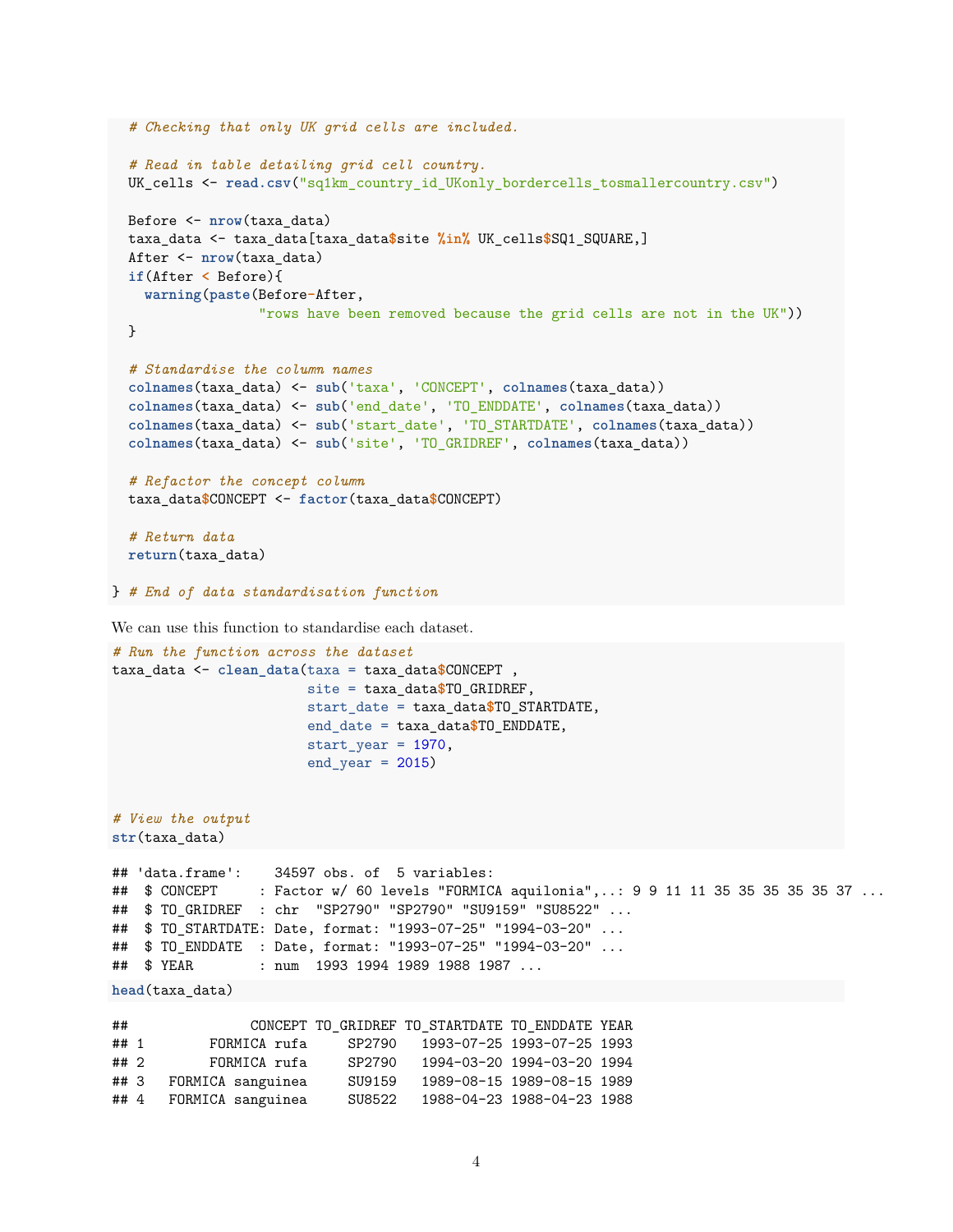## 10 MYRMICA lobicornis SD7666 1987-05-30 1987-05-30 1987 ## 11 MYRMICA lobicornis SK4691 1982-07-20 1982-07-20 1982

The data standardisation process resulted in 31 "standardised" datasets where records were of the same precision. Table 1 in the main document details information on these "standardised datasets".

Plotting the location of these records shows the country coverage of the data. These maps have been supplied for each of the 31 groups in the supplementary information.

```
# Plotting the spatial spread of the dataset
# Take the grid cells
gridrefs <- taxa_data$TO_GRIDREF
# Reformat grid refs to 10km level so that they are more visible when plotted
gridrefs <- as.data.frame(sparta:::reformat_gr(gridrefs, 10000))
# Edit column name
colnames(gridrefs) <- "ref"
# Calculate the densities at each 10km cell
# Space to save densities
all_res <- NULL
for(gr in unique(gridrefs$ref)){
  sub <- gridrefs[gridrefs$ref == gr, ]
  total <- length(sub)
  result <- c(gr, total)
  all_res <- rbind(all_res, result)
}
# Convert to dataframe
all_res <- as.data.frame(all_res)
colnames(all_res) <- c("gridref", "total")
all_res$total <- as.numeric(as.character(all_res$total))
# Load UK data
data(UK)
# Plot UK outline
sparta:::plot_GIS(sparta:::UK,
                  new.window = FALSE,
                  show.grid = FALSE,
                  show.axis = FALSE,
                  xlab = "",
                  vlab = "main = "Ants",
                  cex.mainloop = 1)
```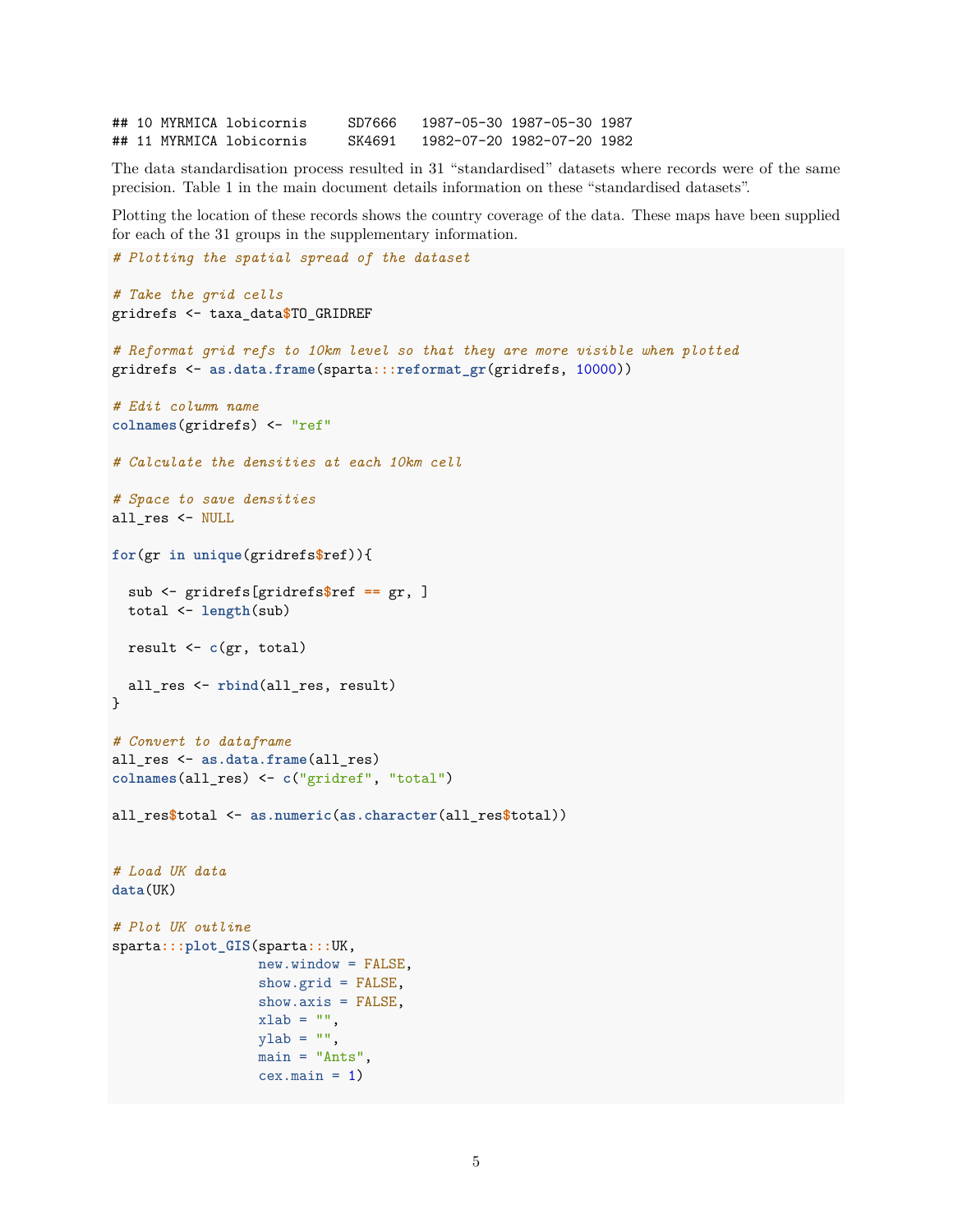*# Add these grid references to the exisiting plot* sparta**:::plotUK\_gr**(all\_res**\$**gridref, col="red", border = "blue", density = all\_res**\$**total)



#### <span id="page-5-0"></span>**Organisation of Detection Histories**

In order to fit the occupancy model, the "standardised" data needed to be arranged into detection histories. This represents a visit by species matrix populated with 0s and 1s to denote non-detections and detections of the species at each site/year combination included in the dataset.

The function to carry out this process is available in the R package sparta. This package is available for download from Github [\(https://github.com/BiologicalRecordsCentre/sparta\)](https://github.com/BiologicalRecordsCentre/sparta). This function also calculates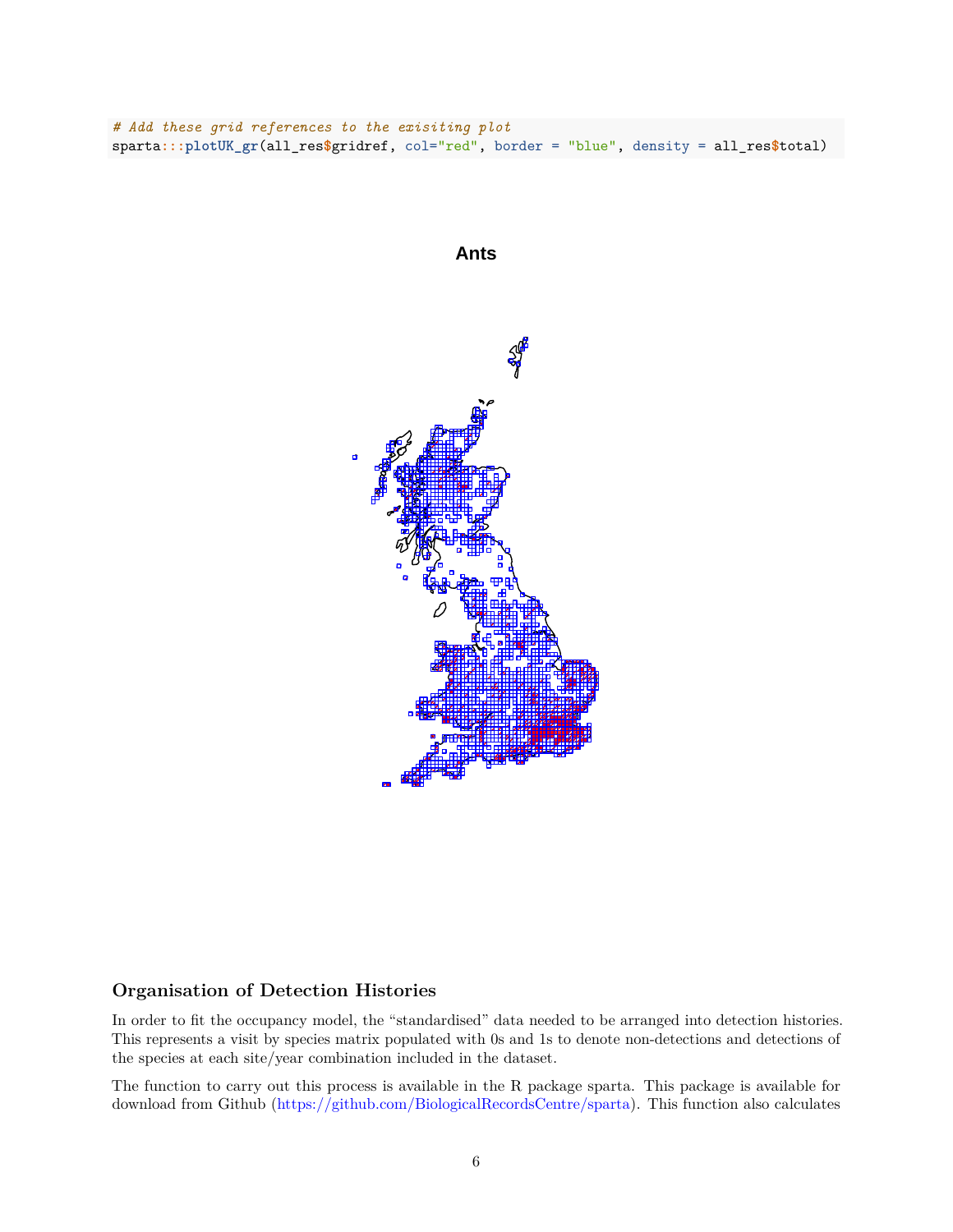the list length information required within the model. List length is the number of species recorded during a particular visit (unique site/year combination).

```
# Organise the data into detection histories
# Use the formatOccData function from the sparta package to create the detection histories
visitData <- formatOccData(taxa = taxa_data$CONCEPT,
                      site = taxa_data$TO_GRIDREF,
                      survey = taxa_data$TO_STARTDATE)
# Take a look at the two datasets producted from the function.
# 1. Detection history, taken first 4 columns only,
# there are columns appended for each species
head(visitData$spp_vis[, 1:4])
## visit FORMICA aquilonia FORMICA cunicularia FORMICA exsecta
## 1 D08432007-10-10 FALSE FALSE FALSE
## 2 D29112006-09-16 FALSE FALSE FALSE
## 3 HP60132004-07-13 FALSE FALSE FALSE
## 4 HP60132006-07-18 FALSE FALSE FALSE
```
This table details which species were observed on each visit. visit is a unique combination of 1km square (the grid reference) and date. Subsequent columns detail, for each species, whether it was observed or not.

## 5 HU23502006-07-20 FALSE FALSE FALSE ## 6 HU46412004-07-13 FALSE FALSE FALSE

```
# 2. List length information
head(visitData$occDetdata)
```

```
## visit site L TP
## 1 D08432007-10-10 D0843 1 2007
## 2 D29112006-09-16 D2911 1 2006
## 3 HP60132004-07-13 HP6013 1 2004
## 4 HP60132006-07-18 HP6013 1 2006
## 5 HU23502006-07-20 HU2350 1 2006
## 6 HU46412004-07-13 HU4641 1 2004
```
This table details the metadata of each visit. visit is a unique combination of 1km square (the grid reference) and date. site is the 1km grid reference. L is the list length for the visit, i.e. the number of species observed on that visit. TP is the 'time period' in which the observation was made, in this case the year of the observation.

#### <span id="page-6-0"></span>**The Occupancy Model**

The detection histories and list length information is then fed into the occupancy model. Again, this process can be carried out using the R package sparta, using the function occDetFunc.

Details of the occupancy model can be found in the manuscript. Information on additional options for the occupancy model can be found in [the sparta help files.](http://biologicalrecordscentre.github.io/sparta/reference/occDetFunc.html) The model upon which this is based was tested in a paper by [Outhwaite et al \(2018\), Prior specification in Bayesian occupancy modelling improves analysis of](https://www.sciencedirect.com/science/article/pii/S1470160X18303443) [species occurrence data, Ecological Indicators.](https://www.sciencedirect.com/science/article/pii/S1470160X18303443)

Here, we run the occupancy model for the UK, including estimating parameters for a number of sub regions. This file assigns 1km squares to a country. Where a square crosses a border it is assigned to the smaller country.

```
# This is a simple table detailing which grid cells are in which country.
# The table is filled with 1s and NAs.
```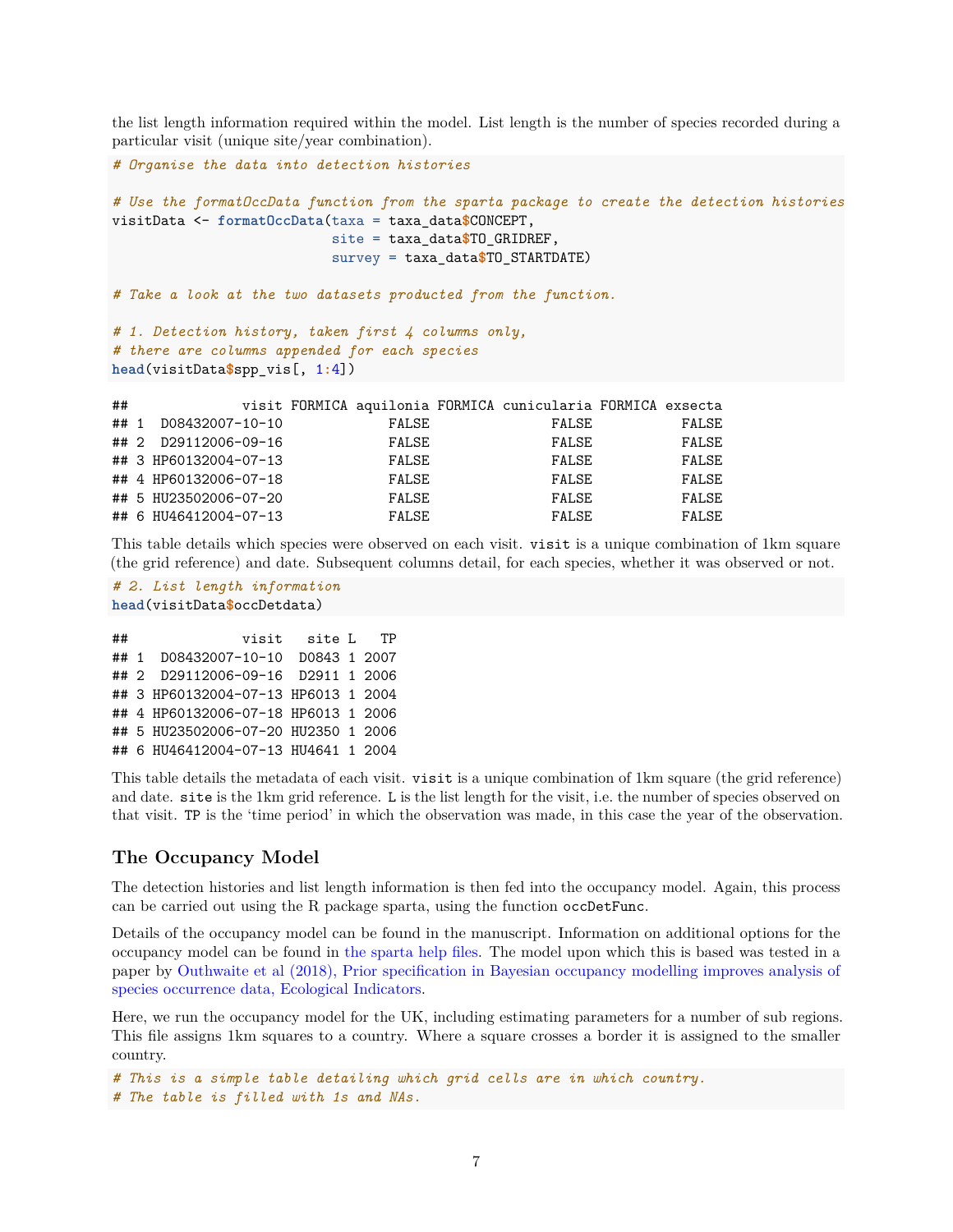regional\_codes <- **read.csv**("sq1km\_country\_id\_GBonly\_bordercells\_tosmallercountry.csv")

**head**(regional\_codes)

| ##     | SQ1_SQUARE ENGLAND WALES SCOTLAND |    |    |    |
|--------|-----------------------------------|----|----|----|
| ## 1   | HP4700                            | ΝA | ΝA |    |
| ##2    | HP4701                            | ΝA | ΝA | 1. |
| ## 3   | HP4702                            | ΝA | ΝA | 1. |
| ## $4$ | HP4703                            | ΝA | NΑ | 1  |
| ## 5   | HP4704                            | ΝA | ΝA |    |
| ## 6   | HP4705                            | ΝA | ΝA |    |

We use the function occDetFunc to run the occupancy model:

```
# Running the occupancy model
# Take a look at regional_codes
head(regional_codes)
## SQ1 SQUARE ENGLAND WALES SCOTLAND
## 1 HP4700 NA NA 1
## 2 HP4701 NA NA 1
## 3 HP4702 NA NA 1
## 4 HP4703 NA NA 1
## 5 HP4704 NA NA 1
## 6 HP4705 NA NA 1
# Run the occupancy model for one species of Ant using the following code
# NOTE: this takes a few hours to run
out <- occDetFunc(taxa_name = "FORMICA rufa",
               occDetdata = visitData$occDetdata,
               spp_vis = visitData$spp_vis,
               n_iterations = 40000,
               nyr = 2,burnin = 20000,
               thinning = 3,
               n_{\text{chains}} = 3,
               write_results = TRUE,
               regional_codes = regional_codes,
               region_aggs = list(GB = c('ENGLAND', 'WALES', 'SCOTLAND')),
               modeltype = c("ranwalk", "halfcauchy", "catlistlength"),
               return_data = TRUE)
# View output summary, note that this includes all model variables.
head(out$BUGSoutput$summary)
## mean sd 2.5% 25% 50% 75%
## a_ENGLAND[1] -11.23780 2.399811 -16.31207 -12.83232 -11.01671 -9.479368
## a_ENGLAND[2] -11.21184 2.294548 -16.04442 -12.77074 -11.00142 -9.496505
## a_ENGLAND[3] -11.29264 2.243598 -16.01261 -12.84111 -11.09757 -9.627947
## a_ENGLAND[4] -11.31409 2.201021 -15.92704 -12.85304 -11.09885 -9.631987
## a_ENGLAND[5] -11.23453 2.138984 -15.66508 -12.76378 -11.00102 -9.549906
```

```
## 97.5% Rhat n.eff
## a_ENGLAND[1] -7.122105 1.324412 10
## a_ENGLAND[2] -7.287927 1.361423 9
```
## a\_ENGLAND[6] -11.07891 2.100933 -15.37270 -12.60469 -10.85106 -9.403491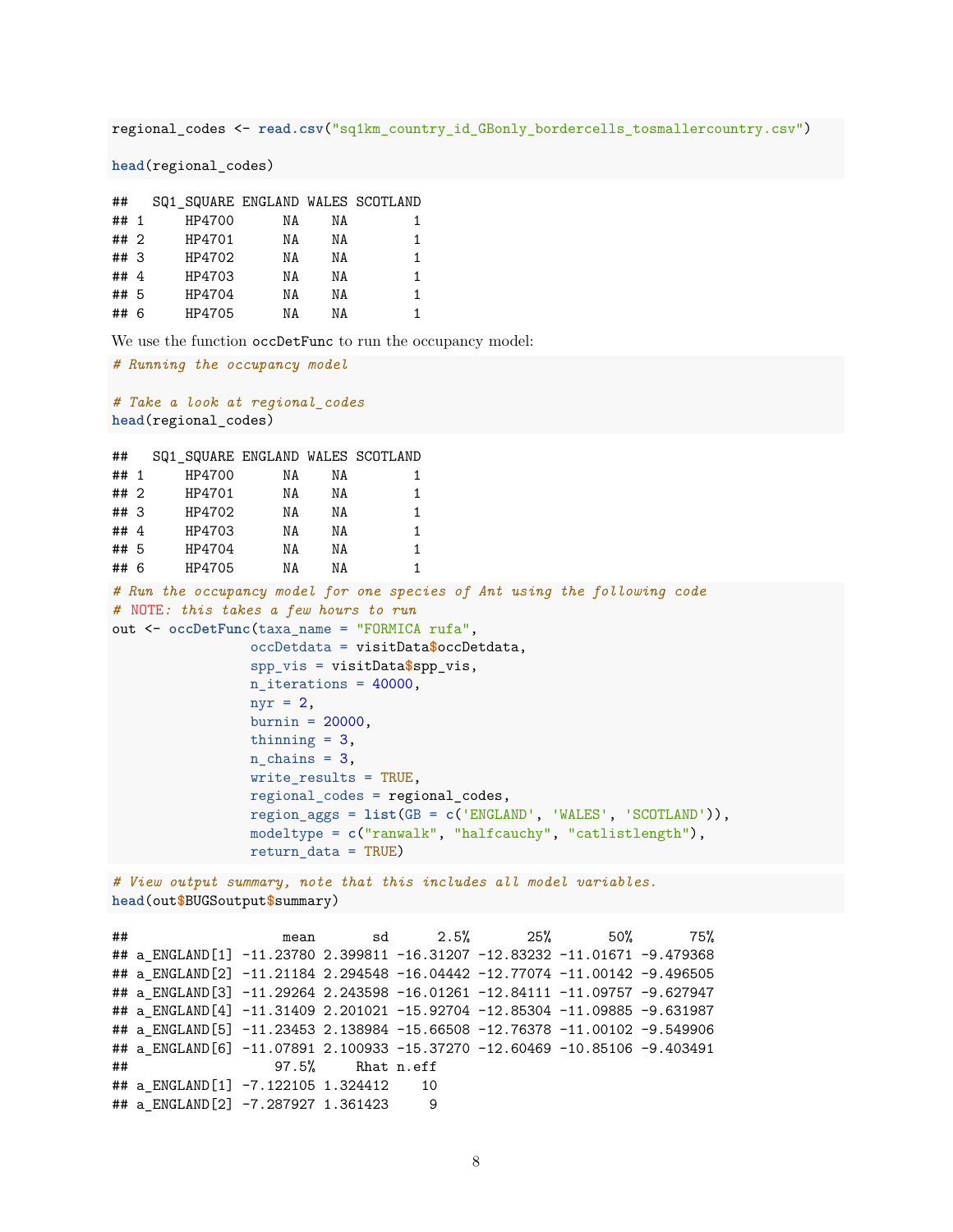| ## a ENGLAND[3] -7.488927 1.387131 |  | 9 |
|------------------------------------|--|---|
| ## a ENGLAND[4] -7.668891 1.412612 |  | 9 |
| ## a ENGLAND[5] -7.773850 1.443885 |  | 8 |
| ## a ENGLAND[6] -7.711988 1.455953 |  | 8 |

#### <span id="page-8-0"></span>**Plotting Species Outputs**

Using the plot function in sparta on the output from the occDetFunc function will produce a plot of the mean occupancy and associated 95% credible intervals for that species. The function will colour the points according to their rhat value.

*# Using the plot function in sparta* **plot**(out)



#### **FORMICA rufa**

#### <span id="page-8-1"></span>**Assessing Species Outputs**

Species were assessed on their number of records. If a species had fewer than 50 records contributing to their output then they were not considered to contain valuable information on trends. Species were also dropped if they have a gap of no records for 10 or more years.

```
# Number of observations
out$species_observations
```
## [1] 965

```
# In how many years is each site visited?
yps <- rowSums(acast(visitData$occDetdata, site ~ TP, length, value.var = "L") > 0)
```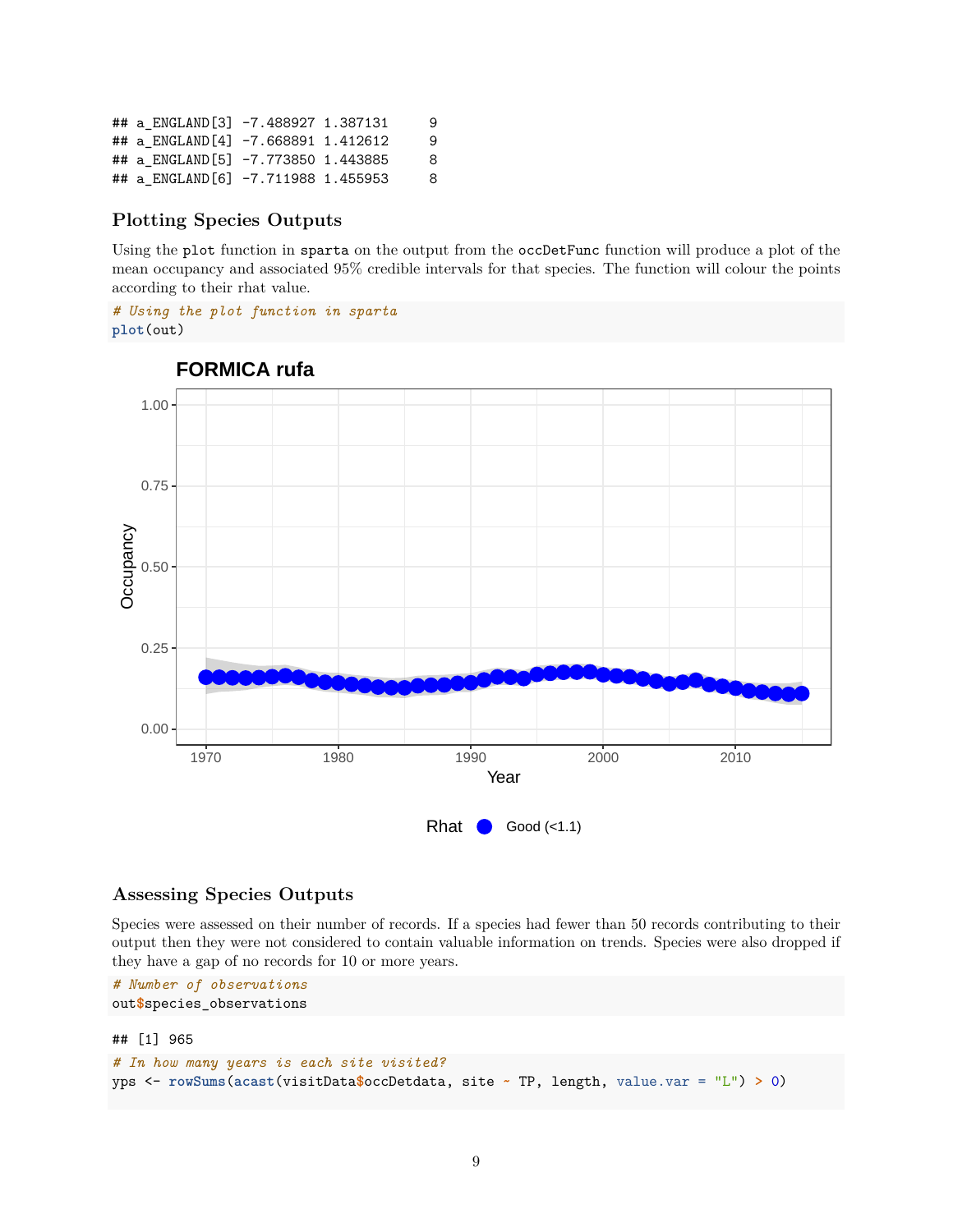```
# Sites must have records from at least 2 years
nyr = 2sites to include <- names(yps[yps >= nyr])
# Subset to those sites
taxa_data <- taxa_data[taxa_data$TO_GRIDREF %in% sites_to_include, ]
# Get the records for the species of interest
sp_recs <- taxa_data[taxa_data$CONCEPT == "FORMICA rufa", ]
# Which years does the species have records for?
years_with_data <- sort(unique(sp_recs$YEAR))
# What are the gaps between these?
gaps_between_years <- diff(years_with_data)
# Is the biggest gap 10 or more years?
max(gaps_between_years) >= 10
## [1] FALSE
# In this case the biggest gap is less than 10 years
```

```
max(gaps_between_years)
```
## [1] 2

#### <span id="page-9-0"></span>**The Posterior Distribution**

*# Select 1000 samples from the posterior distribution*

Since the posterior distributions for the model outputs are so large, we have chosen to use and supply 1000 samples from the complete distribution. This makes analyses much more manageable.

```
# This selects the posterior for the occupancy estimates (psi.fs) only
raw_occ <- data.frame(out$BUGSoutput$sims.list)
# Get the occupancy estimates from the summary table
raw_occ <- raw_occ[, grep('psi.fs.r', colnames(raw_occ))]
post <- raw_occ[sample(1:nrow(raw_occ), 1000),]
# Add metadata to our data
post$spp <- "FORMICA rufa"
post$iter <- 1:1000
# Take a look at the posterior samples
# Here just the first 5 columns are shown.
# There is a column for each region/year combination.
head(post)[1:5]
## psi.fs.r_ENGLAND.1 psi.fs.r_ENGLAND.2 psi.fs.r_ENGLAND.3
## 12595 0.1550725 0.1454106 0.1637681
## 17363 0.1570048 0.1550725 0.1671498
## 5298 0.1265700 0.1599034 0.1850242
## 5279 0.1628019 0.1632850 0.1758454
## 8224 0.1463768 0.1570048 0.1719807
```
## 8763 0.2492754 0.2502415 0.2231884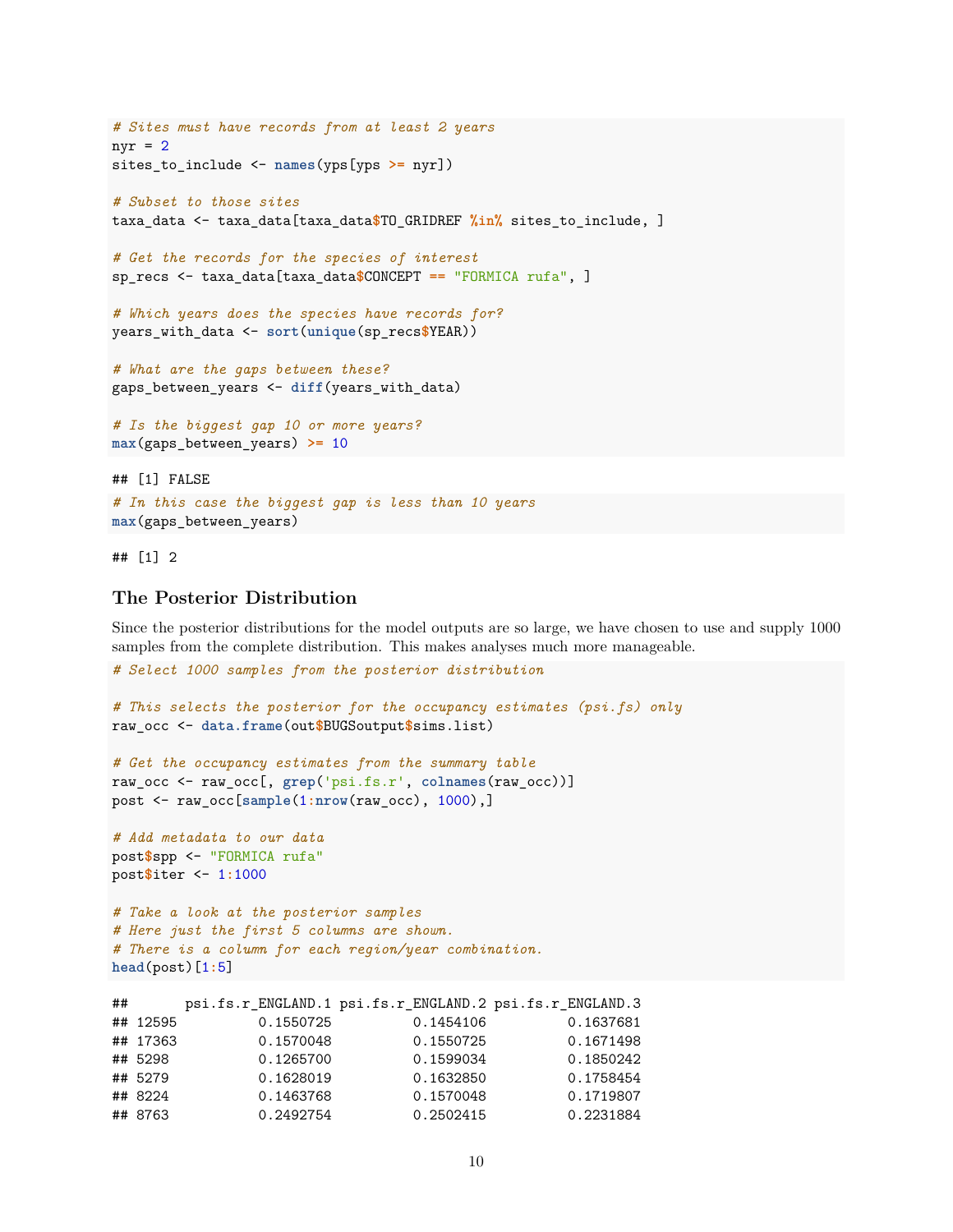```
## psi.fs.r ENGLAND.4 psi.fs.r ENGLAND.5
## 12595 0.1657005 0.1608696
## 17363 0.1661836 0.1806763
## 5298 0.1560386 0.1903382
## 5279 0.1855072 0.1782609
## 8224 0.1521739 0.1710145
## 8763 0.2009662 0.1922705
```
#### ## [1] 186

**ncol**(post)

The column names give the details of the occupancy estimates across a random sample of 1000 iterations after thinning. The prefix psi.fs.r\_ defines these columns as occupancy estimates for regions. This is followed by the region (i.e. ENGLAND), and the year (i.e. .1), where 1 is the first year in the dataset (saved as out\$min\_year for reference).

#### <span id="page-10-0"></span>**Species Trends**

Species trends were estimated as the annual percentage growth rate using the first and last years for which that species had records. For national estimates of growth rate, the posterior samples for the occupancy estimate at the highest level (either GB or UK depending on dataset coverage) were used.

```
# Estimate species trends
# Need to determine which years are the first and last with records of
# the species of interest.
# First, process records data so that sites with less than nyr visits are removed.
# This is usually done within the occDetFunc function.
# Number of visits a site must have to be included.
nyr = 2# Name of the example species
species <- "FORMICA rufa"
# Extract visit data elements created from formatOccDet function above
taxa_name <- as.character(species)
occDetdata = visitData$occDetdata
spp_vis = visitData$spp_vis
# Add the focal column (was the species recorded on the visit?).
# Use the spp_vis dataframe to extract this info.
occDetdata <- merge(occDetdata, spp_vis[,c("visit", taxa_name)])
names(occDetdata)[names(occDetdata) == taxa_name] <- "focal"
# Only include sites which have more than nyr of records
yps <- rowSums(acast(occDetdata, site ~ TP, length, value.var = 'L') > 0)
sites_to_include <- names(yps[yps >= nyr])
i <- occDetdata$site %in% sites_to_include
# Subset the records to only those sites with sufficient visits
subset_recs <- occDetdata[i, ]
# Subset again to those where the species of interest was recorded
```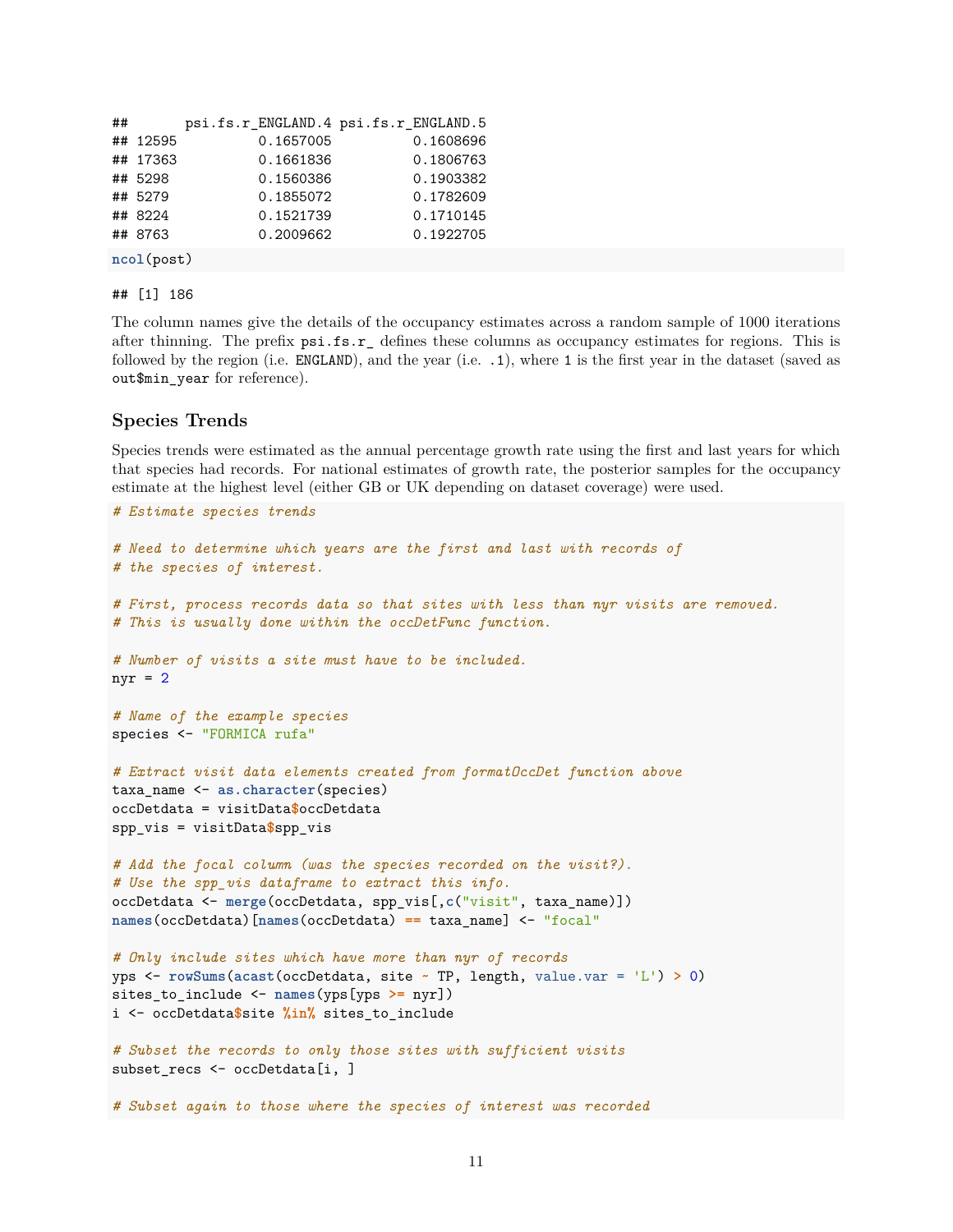```
subset_recs <- subset_recs[subset_recs$focal == TRUE, ]
subset_recs$species <- species
# What is our year range of interest.
years <- 1970:2015
# What years are represented within the data
data_years <- table(subset_recs$TP)
# Number of years with no data
missing_yrs <- length(years) - sum(years %in% names(data_years))
# First year with data
first_yr <- min(as.numeric(names(data_years)))
# Last year with data
last_yr <- max(as.numeric(names(data_years)))
# Function for annual growth rate
annual_growth_rate <- function(first, last, nyrs){
  (((last/first)^(1/nyrs))-1)*100
}
# Extract the posterior samples for the GB estimates only.
# This is the highest level that estimates are generated for from the ant dataset.
sp_post <- post[, grep("GB", colnames(post))]
colnames(sp_post) <- 1970:2015
# Subset to only those years with records
sp_post <- sp_post[, as.character(first_yr:last_yr)]
# Select the relevant columns from the posterior to estimate the growth rate
first \leq sp_post[, 1]
last <- sp_post[, ncol(sp_post)]
nyr <- ncol(sp_post)
# Calculate annual growth rate
# This will calculate 1000 estimates of the growth rates, from each set of iterations
rates <- annual_growth_rate(first, last, nyr)
# Estimate the mean to 4 decimal places
ann_growth_rate <- round(mean(rates), 4)
# Estimate the credible intervals from the posterior samples
CI_lower <- quantile(rates, probs = 0.025, na.rm = TRUE)
CI_upper <- quantile(rates, probs = 0.975, na.rm = TRUE)
# Present the results
results <- cbind(ann_growth_rate, CI_lower, CI_upper)
```